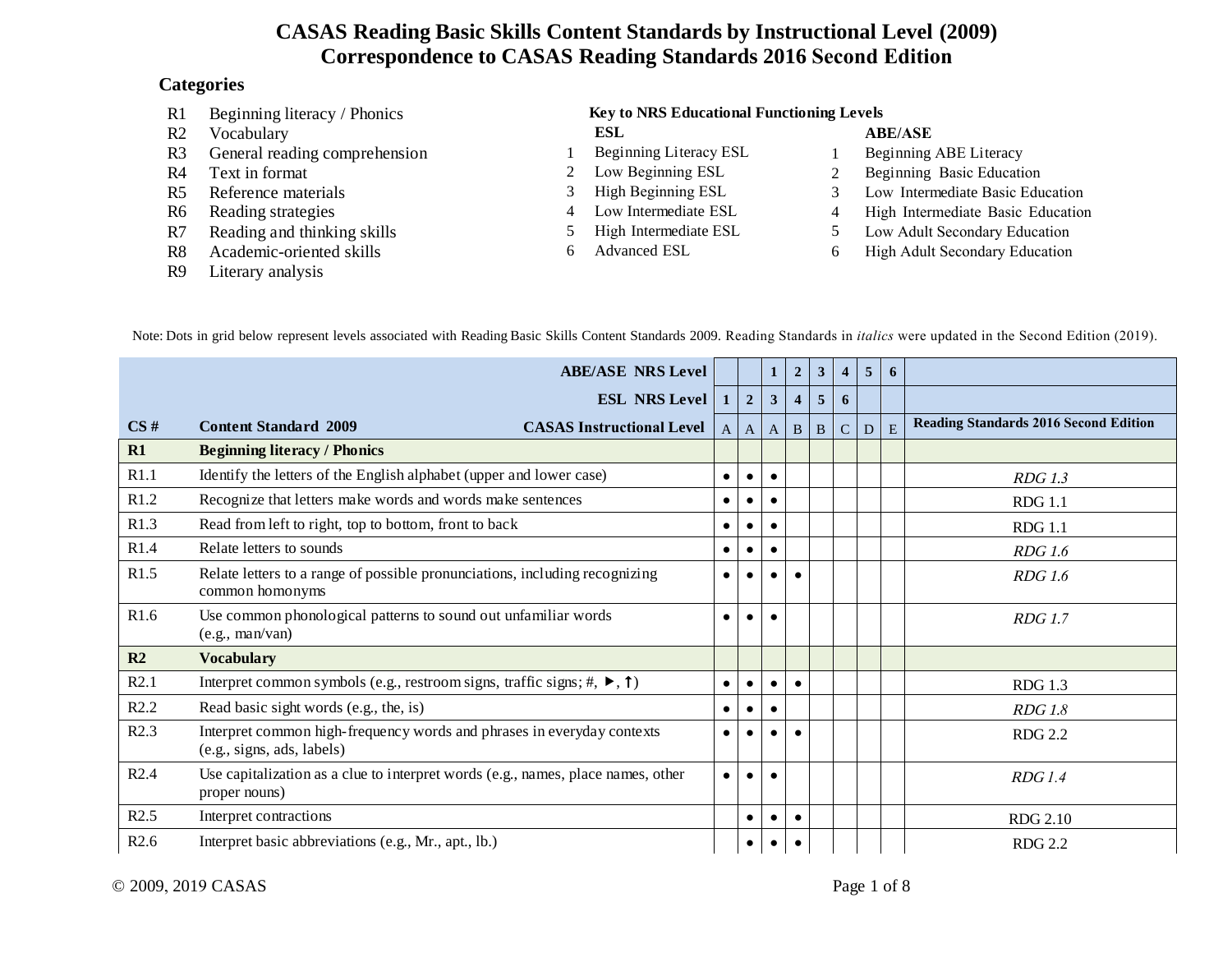|                   | <b>ABE/ASE NRS Level</b>                                                                                                                |                |                | $\mathbf{1}$            | $\boldsymbol{2}$        | $\mathbf{3}$ | $\overline{4}$ | $5\overline{)}$ | 6           |                                               |
|-------------------|-----------------------------------------------------------------------------------------------------------------------------------------|----------------|----------------|-------------------------|-------------------------|--------------|----------------|-----------------|-------------|-----------------------------------------------|
|                   | <b>ESL NRS Level</b>                                                                                                                    | $\mathbf{1}$   | $\overline{2}$ | $\overline{\mathbf{3}}$ | $\overline{\mathbf{4}}$ | $\sqrt{5}$   | 6              |                 |             |                                               |
| CS#               | <b>CASAS</b> Level<br><b>Content Standard 2009</b>                                                                                      | $\overline{A}$ | $\mathbf{A}$   | $\overline{A}$          | $\mathbf B$             | B            | $\mathbf C$    | D               | $\mathbf E$ | <b>Reading Standards 2016, Second Edition</b> |
| R2.7              | Interpret abbreviations in specialized contexts (e.g., tsp., bnfts.)                                                                    |                |                | $\bullet$               |                         | $\bullet$    | $\bullet$      |                 |             | <b>RDG 2.2</b>                                |
| R2.8              | Interpret meaning from word formations (e.g., verb endings, plurals, possessives,<br>comparative forms)                                 |                | $\bullet$      | $\bullet$               |                         | $\bullet$    |                |                 |             | <b>RDG 2.6</b>                                |
| R2.9              | Interpret common prefixes and suffixes to determine the meaning of words<br>(e.g., un-happy, work-er)                                   |                |                | $\bullet$               |                         | $\bullet$    |                |                 |             | <b>RDG 2.5</b>                                |
| R <sub>2.10</sub> | Interpret less common prefixes and suffixes to determine the meaning of words<br>(e.g., <i>impossible</i> , <i>anti</i> -war, attendee) |                |                |                         |                         | $\bullet$    | $\bullet$      |                 |             | <b>RDG 2.5</b>                                |
| R <sub>2.11</sub> | Interpret familiar words used in a new context<br>(e.g., enter a room, enter data on a computer)                                        |                |                | $\bullet$               | $\bullet$               |              |                |                 |             | <b>RDG 2.8</b>                                |
| R <sub>2.12</sub> | Interpret specialized vocabulary in context<br>(e.g., consumer, work, field of interest)                                                |                |                | $\bullet$               | $\bullet$               | $\bullet$    | $\bullet$      | $\bullet$       | $\bullet$   | <b>RDG 2.3</b>                                |
|                   | <b>General reading comprehension</b>                                                                                                    |                |                |                         |                         |              |                |                 |             |                                               |
| R3.1              | Interpret common punctuation and sentence-writing conventions<br>(e.g., capitalized first word)                                         | $\bullet$      | $\bullet$      | $\bullet$               |                         |              |                |                 |             | RDG1.4                                        |
| R3.2              | Read and understand simple sentences that contain familiar vocabulary                                                                   |                | $\bullet$      | $\bullet$               | $\bullet$               |              |                |                 |             | RDG 1.9, 3.2                                  |
| R3.3              | Read and understand simple texts on familiar topics (e.g., short narratives, basic<br>consumer materials)                               |                |                | $\bullet$               | $\bullet$               |              |                |                 |             | <b>RDG 3.2</b>                                |
| R3.4              | Read and understand moderately complex texts (e.g., general informational<br>materials, common workplace materials)                     |                |                |                         | $\bullet$               | $\bullet$    | $\bullet$      | $\bullet$       | $\bullet$   | <b>RDG 3.2</b>                                |
| R3.5              | Read and understand complex texts (e.g., newspaper and magazine articles,<br>technical materials, literature)                           |                |                |                         |                         |              | $\bullet$      |                 | $\bullet$   | <b>RDG 3.2</b>                                |
| R3.6              | Interpret simple written instructions                                                                                                   |                | $\bullet$      | $\bullet$               | $\bullet$               |              |                |                 |             | <b>RDG 3.1</b>                                |
| R3.7              | Interpret detailed instructions (e.g., workplace procedures, operating instructions,<br>consumer materials)                             |                |                |                         |                         | $\bullet$    | $\bullet$      | $\bullet$       | $\bullet$   | <b>RDG 3.1</b>                                |
| R3.8              | Interpret basic sentence structure and grammar (e.g., statements, questions,<br>negatives; adjectives modifying nouns)                  |                | $\bullet$      | $\bullet$               | $\bullet$               |              |                |                 |             | <b>RDG 2.9</b>                                |
| R3.9              | Interpret complex sentence structure and grammar (e.g., relative clauses, perfect<br>tenses)                                            |                |                |                         |                         | $\bullet$    | $\bullet$      | $\bullet$       | $\bullet$   | <b>RDG 2.9</b>                                |
| R3.10             | Follow pronoun references within a text (e.g., Ms. Smith she; This is<br>important.)                                                    |                | $\bullet$      | $\bullet$               | $\bullet$               |              |                |                 |             | <b>RDG 2.9</b>                                |
| R3.11             | Make connections between related information across different sections of a text                                                        |                |                |                         |                         | $\bullet$    | $\bullet$      | $\bullet$       | $\bullet$   | RDG 3.13                                      |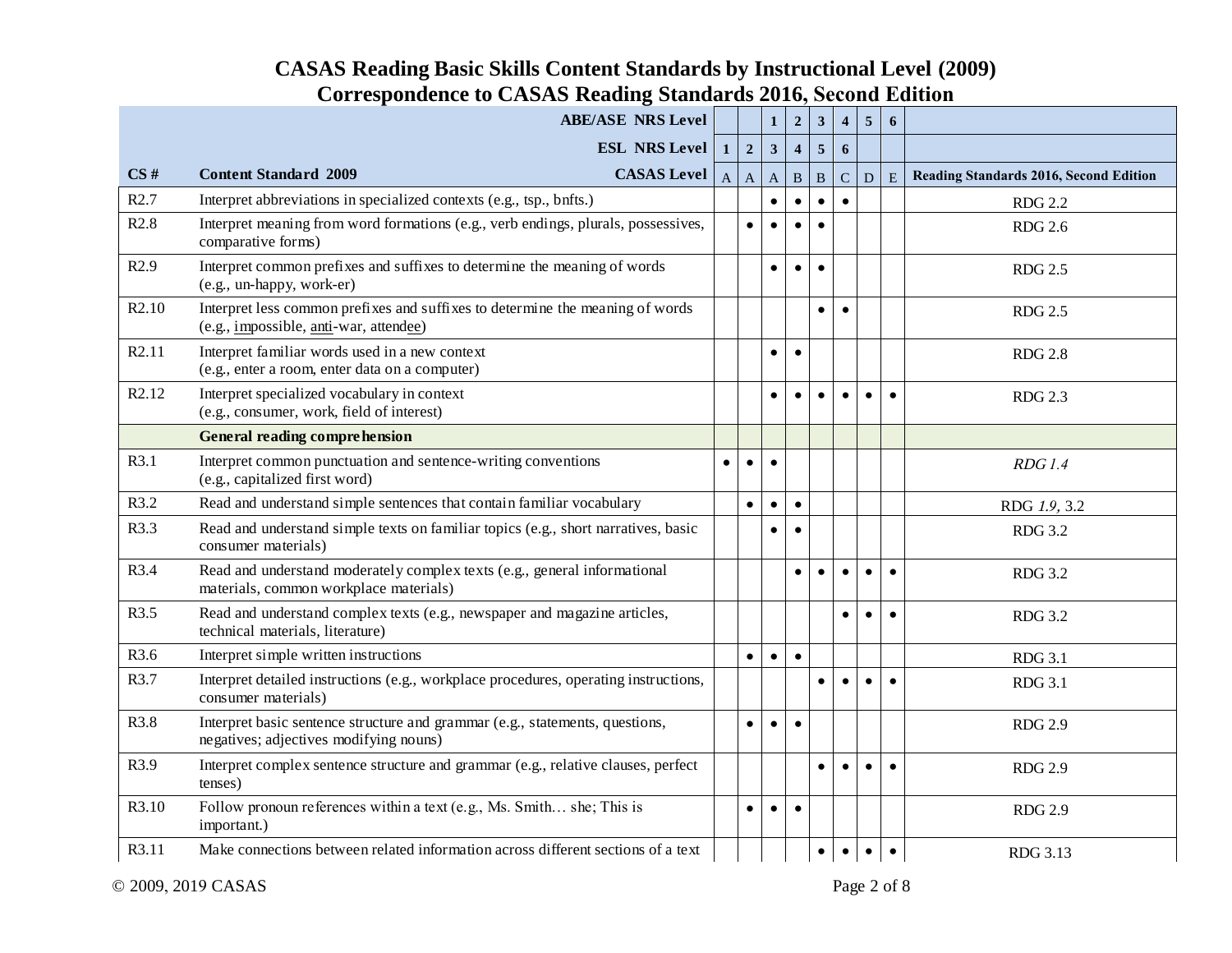|                | <b>ABE/ASE NRS Level</b>                                                                                                         |           |              | $\mathbf{1}$ | $\overline{2}$   | $\overline{\mathbf{3}}$ | $\overline{\mathbf{4}}$ | 5 <sup>5</sup> | 6         |                                        |
|----------------|----------------------------------------------------------------------------------------------------------------------------------|-----------|--------------|--------------|------------------|-------------------------|-------------------------|----------------|-----------|----------------------------------------|
|                | <b>ESL NRS Level</b>                                                                                                             | $1\vert$  | $\mathbf 2$  | $\mathbf{3}$ | $\boldsymbol{4}$ | $\overline{\mathbf{5}}$ | 6                       |                |           |                                        |
| CS#            | <b>Content Standard 2009</b><br><b>CASAS</b> Level                                                                               | A         | $\mathbf{A}$ | $\mathbf{A}$ | $\, {\bf B}$     | B                       | $\mathcal{C}$           | $\overline{D}$ | E         | Reading Standards 2016, Second Edition |
| R3.12          | Use supporting illustrations to interpret text                                                                                   |           | $\bullet$    | $\bullet$    |                  | $\bullet$               | $\bullet$               | $\bullet$      | $\bullet$ | RDG 3.6, 4.11                          |
| R3.13          | Use contextual clues to determine the meaning of words and phrases<br>(e.g., Save \$10 on your next purchase.)                   |           |              | $\bullet$    |                  | $\bullet$               |                         |                |           | <b>RDG 2.8</b>                         |
| R3.14          | Interpret signal words as clues to the organization and content of a text<br>(e.g., first then; however; it's important that)    |           |              | $\bullet$    |                  |                         | $\bullet$               |                | $\bullet$ | <b>RDG 2.4</b>                         |
| R3.15          | Interpret idioms and collocations from context                                                                                   |           |              |              | $\bullet$        | $\bullet$               | $\bullet$               | $\bullet$      |           | <b>RDG 2.7</b>                         |
| R3.16          | Interpret figurative meanings of words from context (e.g., flooded with calls)                                                   |           |              |              |                  |                         | $\bullet$               | $\bullet$      | $\bullet$ | <b>RDG 2.7</b>                         |
| R3.17          | Interpret the connotative meaning of a word (e.g., inexpensive vs. cheap)                                                        |           |              |              |                  | $\bullet$               | $\bullet$               | $\bullet$      | $\bullet$ | <b>RDG 2.7</b>                         |
| R3.18          | Interpret analogies in familiar contexts                                                                                         |           |              |              |                  |                         | $\bullet$               | $\bullet$      | $\bullet$ | <b>RDG 2.7</b>                         |
| R3.19          | Interpret meaning of metaphors and similes in context                                                                            |           |              |              |                  |                         |                         | $\bullet$      | $\bullet$ | <b>RDG 2.7</b>                         |
| R4             | <b>Text in format</b>                                                                                                            |           |              |              |                  |                         |                         |                |           |                                        |
| R4.1           | Read numbers                                                                                                                     | $\bullet$ | $\bullet$    | $\bullet$    |                  |                         |                         |                |           | <b>RDG</b> 1.5                         |
| R4.2           | Read clock times                                                                                                                 | $\bullet$ | $\bullet$    |              | $\bullet$        |                         |                         |                |           | <b>RDG</b> 1.5                         |
| R4.3           | Read dates                                                                                                                       | $\bullet$ | $\bullet$    | $\bullet$    | $\bullet$        |                         |                         |                |           | <b>RDG</b> 1.5                         |
| R4.4           | Read money amounts                                                                                                               | $\bullet$ | $\bullet$    | $\bullet$    | $\bullet$        |                         |                         |                |           | <b>RDG</b> 1.5                         |
| R4.5           | Read simple handwriting                                                                                                          |           | $\bullet$    | $\bullet$    | $\bullet$        |                         |                         |                |           | RDG 1.1                                |
| R4.6           | Interpret simple forms (e.g., appointment sign-in sheet, class registration)                                                     |           | $\bullet$    | $\bullet$    | $\bullet$        | $\bullet$               | $\bullet$               |                |           | <b>RDG 3.3</b>                         |
| R4.7           | Interpret complex forms (e.g., rental, insurance, pay statements)                                                                |           |              |              |                  | $\bullet$               | $\bullet$               | $\bullet$      | $\bullet$ | <b>RDG 3.3</b>                         |
| R4.8           | Interpret information in charts and tables (e.g., bus schedules)                                                                 |           | $\bullet$    | $\bullet$    | $\bullet$        | $\bullet$               | $\bullet$               | $\bullet$      | $\bullet$ | <b>RDG 3.4</b>                         |
| R4.9           | Interpret maps, diagrams, and graphs                                                                                             |           |              | $\bullet$    | $\bullet$        | $\bullet$               | $\bullet$               | $\bullet$      | $\bullet$ | RDG 3.4, 3.5                           |
| R4.10          | Interpret written materials using formatting clues (e.g., headings, captions,<br>bullets, print features such as bold)           |           | $\bullet$    | $\bullet$    | $\bullet$        | $\bullet$               | $\bullet$               | $\bullet$      | $\bullet$ | <b>RDG 3.10</b>                        |
| R <sub>5</sub> | <b>Reference materials</b>                                                                                                       |           |              |              |                  |                         |                         |                |           |                                        |
| R5.1           | Find a word or number in an alphabetical, numeric, or other ordered listing<br>(e.g., telephone directory, list of part numbers) |           | $\bullet$    | $\bullet$    | $\bullet$        | $\bullet$               | $\bullet$               |                |           | <b>RDG 3.10</b>                        |
| R5.2           | Locate information using an index or table of contents (e.g., of a book, manual,<br>computer application help feature)           |           |              |              | $\bullet$        | $\bullet$               | $\bullet$               | $\bullet$      | $\bullet$ | <b>RDG 3.10</b>                        |
| R5.3           | Locate information organized in groups or categories (e.g., in a department<br>directory, catalog, on a web page)                |           |              | $\bullet$    | $\bullet$        | $\bullet$               | $\bullet$               | $\bullet$      | $\bullet$ | <b>RDG 3.10</b>                        |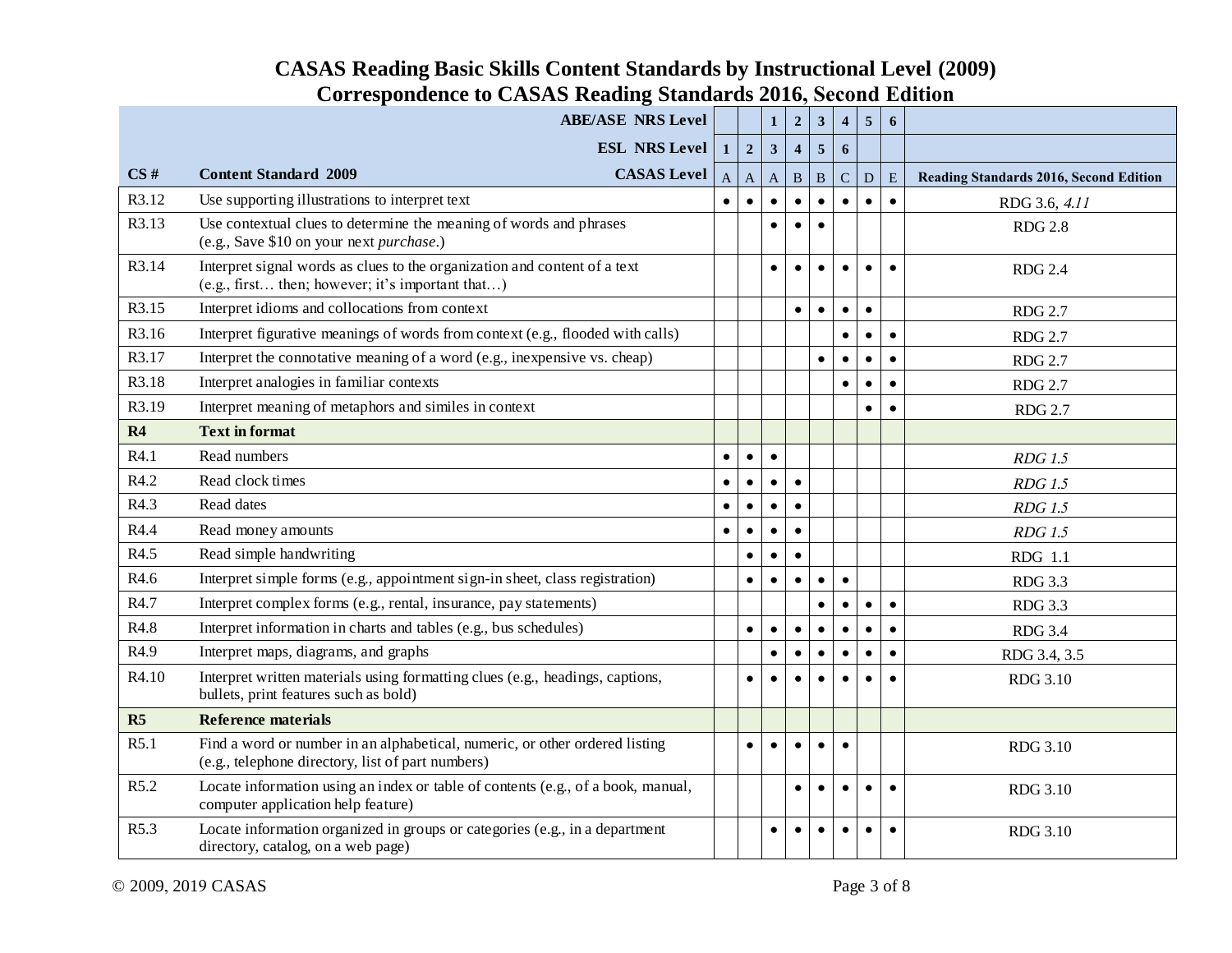|                  | <b>ABE/ASE NRS Level</b>                                                                                                                                      |              |                | $\mathbf{1}$ | $\boldsymbol{2}$ | $\mathbf{3}$ | $\overline{\mathbf{4}}$ | 5 <sup>5</sup> | 6         |                                               |
|------------------|---------------------------------------------------------------------------------------------------------------------------------------------------------------|--------------|----------------|--------------|------------------|--------------|-------------------------|----------------|-----------|-----------------------------------------------|
|                  | <b>ESL NRS Level</b>                                                                                                                                          | $1\vert$     | $\overline{2}$ | $\mathbf{3}$ | $\overline{4}$   | 5            | 6                       |                |           |                                               |
| CS#              | <b>CASAS</b> Level<br><b>Content Standard 2009</b>                                                                                                            | $\mathbf{A}$ | $\overline{A}$ | $\mathbf{A}$ | $\mathbf{B}$     | $\mathbf{B}$ | $\mathbf C$             | ${\bf D}$      | E         | <b>Reading Standards 2016, Second Edition</b> |
| R5.4             | Use a picture dictionary                                                                                                                                      | $\bullet$    | $\bullet$      | $\bullet$    |                  |              |                         |                |           | <b>RDG 2.11</b>                               |
| R5.5             | Use a simplified dictionary or glossary                                                                                                                       |              | $\bullet$      | $\bullet$    | $\bullet$        |              |                         |                |           | <b>RDG 2.11</b>                               |
| R5.6             | Use a standard dictionary to distinguish between multiple meanings of a word                                                                                  |              |                |              |                  | $\bullet$    | $\bullet$               | $\bullet$      | $\bullet$ | <b>RDG 2.11</b>                               |
| R5.7             | Use reference tools such as a print or online encyclopedia                                                                                                    |              |                |              |                  |              |                         | $\bullet$      | $\bullet$ | <b>RDG 2.11</b>                               |
| <b>R6</b>        | <b>Reading strategies</b>                                                                                                                                     |              |                |              |                  |              |                         |                |           |                                               |
| R6.1             | Predict the content of a text from title, pictures, type of material                                                                                          |              | $\bullet$      | $\bullet$    | $\bullet$        | $\bullet$    |                         |                |           | <b>RDG 3.8</b>                                |
| R <sub>6.2</sub> | Scan simple text (e.g., ads, schedules, forms, paragraphs) to find specific<br>information                                                                    |              | $\bullet$      |              |                  | $\bullet$    |                         |                |           | RDG 3.10                                      |
| R6.3             | Scan complex or extended text (e.g., web pages, documents, narratives) to find<br>specific information                                                        |              |                |              |                  | $\bullet$    | $\bullet$               | $\bullet$      | $\bullet$ | RDG 3.10                                      |
| R6.4             | Skim simple text for general meaning                                                                                                                          |              |                |              | $\bullet$        | $\bullet$    |                         |                |           | <b>RDG 3.9</b>                                |
| R6.5             | Skim complex text for general meaning or to determine subject matter or<br>organization                                                                       |              |                |              |                  | $\bullet$    | $\bullet$               | $\bullet$      | $\bullet$ | <b>RDG 3.9</b>                                |
| R6.6             | Use appropriate reading strategy (e.g., skimming, scanning, predicting, inferring)<br>to understand content of unfamiliar material or specialized information |              |                |              | $\bullet$        | $\bullet$    | $\bullet$               | $\bullet$      | $\bullet$ | RDG 3.7, 3.8, 3.9, 3.10                       |
| R6.7             | Increase reading fluency (accuracy, speed)                                                                                                                    |              |                |              | $\bullet$        | $\bullet$    | $\bullet$               | $\bullet$      | $\bullet$ | <b>RDG</b> 1.9                                |
| R7               | <b>Reading and thinking skills</b>                                                                                                                            |              |                |              |                  |              |                         |                |           |                                               |
| R7.1             | Identify the main idea of a simple paragraph                                                                                                                  |              |                | $\bullet$    |                  |              |                         |                |           | RDG 3.11                                      |
| R7.2             | Identify the main idea of a multi-paragraph text                                                                                                              |              |                |              | $\bullet$        | $\bullet$    | $\bullet$               | $\bullet$      | $\bullet$ | RDG 3.11                                      |
| R7.3             | Identify supporting points or details for a statement, position or argument on a<br>familiar topic                                                            |              |                |              |                  |              | $\bullet$               |                | $\bullet$ | RDG 3.12                                      |
| R7.4             | Determine the sequence of events in a simple narrative                                                                                                        |              | $\bullet$      | $\bullet$    | $\bullet$        |              |                         |                |           | $RDG$ 4.5                                     |
| R7.5             | Determine the sequence of events in a complex narrative                                                                                                       |              |                |              |                  | $\bullet$    | $\bullet$               | $\bullet$      | $\bullet$ | $RDG$ 4.5                                     |
| R7.6             | Paraphrase information                                                                                                                                        |              |                |              |                  | $\bullet$    | $\bullet$               | $\bullet$      | $\bullet$ | <b>RDG 4.2</b>                                |
| R7.7             | Summarize a text                                                                                                                                              |              |                |              |                  | $\bullet$    | $\bullet$               | $\bullet$      | $\bullet$ | <b>RDG 4.2</b>                                |
| R7.8             | Make inferences and draw conclusions from simple text                                                                                                         |              |                | $\bullet$    | $\bullet$        | $\bullet$    |                         |                |           | <b>RDG 4.4</b>                                |
| R7.9             | Make inferences and draw conclusions from complex text                                                                                                        |              |                |              |                  |              | $\bullet$               | $\bullet$      | $\bullet$ | <b>RDG 4.4</b>                                |
| R7.10            | Differentiate fact from opinion in a written text                                                                                                             |              |                |              |                  | $\bullet$    | $\bullet$               |                |           | RDG 4.9                                       |
| R7.11            | Identify the writer, audience, and purpose of a text                                                                                                          |              |                |              |                  |              | $\bullet$               | $\bullet$      | $\bullet$ | RDG 3.14, 4.8                                 |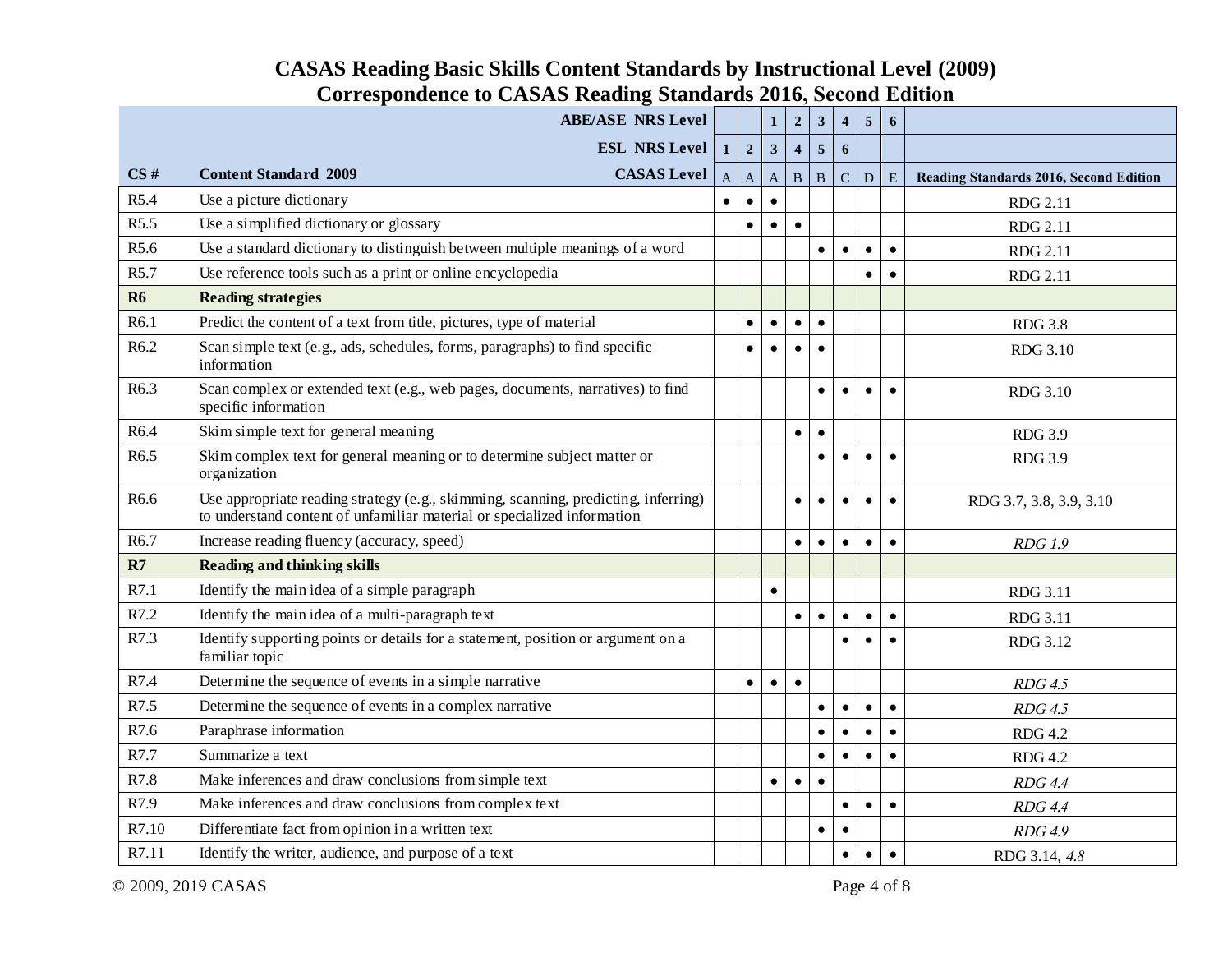|       | <b>ABE/ASE NRS Level</b>                                                                                                                                                                                                                                                                                                                                               |                |                         | $\mathbf{1}$ | $\boldsymbol{2}$        | $\mathbf{3}$   | $\overline{\mathbf{4}}$ | 5            | 6         |                                        |
|-------|------------------------------------------------------------------------------------------------------------------------------------------------------------------------------------------------------------------------------------------------------------------------------------------------------------------------------------------------------------------------|----------------|-------------------------|--------------|-------------------------|----------------|-------------------------|--------------|-----------|----------------------------------------|
|       |                                                                                                                                                                                                                                                                                                                                                                        |                |                         |              |                         |                |                         |              |           |                                        |
|       | <b>ESL NRS Level</b>                                                                                                                                                                                                                                                                                                                                                   | 1 <sup>1</sup> | $\overline{\mathbf{2}}$ | $\mathbf{3}$ | $\overline{\mathbf{4}}$ | $\overline{5}$ | 6                       |              |           |                                        |
| CS#   | <b>CASAS</b> Level<br><b>Content Standard 2009</b>                                                                                                                                                                                                                                                                                                                     | $\mathbf{A}$   | $\mathbf{A}$            | $\mathbf A$  | $\mathbf{B}$            | $\, {\bf B}$   | $\mathbf C$             | $\mathbf{D}$ | E         | Reading Standards 2016, Second Edition |
| R7.12 | Determine a writer's point of view                                                                                                                                                                                                                                                                                                                                     |                |                         |              |                         |                | $\bullet$               | $\bullet$    | $\bullet$ | RDG 3.14, 4.8                          |
| R7.13 | Compare related information from various sources (e.g., consumer ads)                                                                                                                                                                                                                                                                                                  |                |                         | $\bullet$    | $\bullet$               | $\bullet$      | $\bullet$               | $\bullet$    | $\bullet$ | RDG 4.3, 4.10                          |
| R7.14 | Verify and clarify facts in written information (e.g., advertising claims)                                                                                                                                                                                                                                                                                             |                |                         |              |                         |                | $\bullet$               | $\bullet$    | $\bullet$ | RDG 3.15, 4.9                          |
| R8    | <b>Academic-oriented skills</b>                                                                                                                                                                                                                                                                                                                                        |                |                         |              |                         |                |                         |              |           |                                        |
| R8.1  | Critique the logic of functional documents by examining the sequence of<br>information and procedures in anticipation of possible reader misunderstandings                                                                                                                                                                                                             |                |                         |              |                         |                |                         | $\bullet$    | $\bullet$ | RDG 4.5, 4.9                           |
| R8.2  | Analyze both the features and the rhetorical devices of different types of public<br>documents (e.g., policy statements, speeches, debates, platforms) and the way in<br>which authors use those features and devices)                                                                                                                                                 |                |                         |              |                         |                |                         |              | $\bullet$ | RDG4.8                                 |
| R8.3  | Critique the power, validity, and truthfulness of arguments set forth in public<br>documents; their appeal to both friendly and hostile audiences; and the extent to<br>which the arguments anticipate and address reader concerns and counterclaims<br>(e.g., appeal to reason, to authority, to pathos and emotion)                                                  |                |                         |              |                         |                |                         |              | $\bullet$ | RDG 4.9                                |
| R8.4  | Generate relevant questions about readings on issues that can be researched                                                                                                                                                                                                                                                                                            |                |                         |              |                         |                |                         | $\bullet$    | $\bullet$ | N/A                                    |
| R8.5  | Prepare a bibliography of reference materials for a report using a variety of<br>consumer, workplace, and public documents                                                                                                                                                                                                                                             |                |                         |              |                         |                |                         | $\bullet$    | $\bullet$ | N/A                                    |
| R8.6  | Extend ideas presented in primary or secondary sources through original<br>analysis, evaluation, and elaboration                                                                                                                                                                                                                                                       |                |                         |              |                         |                |                         | $\bullet$    | $\bullet$ | RDG 4.8, 4.9, 4.10, 4.11               |
| R8.7  | Make warranted and reasonable assertions about the author's arguments by using<br>elements of the text to defend and clarify interpretations                                                                                                                                                                                                                           |                |                         |              |                         |                |                         |              | $\bullet$ | RDG 4.9                                |
| R8.8  | Evaluate the credibility of an author's argument or defense of a claim by<br>critiquing the relationship between generalizations and evidence, the<br>comprehensiveness of evidence, and the way in which the author's intent affects<br>the structure and tone of the text (e.g., professional journals, editorials, political<br>speeches, primary source materials) |                |                         |              |                         |                |                         | $\bullet$    | $\bullet$ | RDG 4.9                                |
| R8.9  | Analyze an author's implicit and explicit philosophical assumptions and beliefs<br>about a subject                                                                                                                                                                                                                                                                     |                |                         |              |                         |                |                         |              | $\bullet$ | RDG 4.8, 4.9                           |
| R8.10 | Synthesize the content from several sources or works by a single author dealing<br>with a single issue; paraphrase the ideas and connect them to other sources and<br>related topics to demonstrate comprehension                                                                                                                                                      |                |                         |              |                         |                |                         | $\bullet$    | $\bullet$ | RDG 4.10                               |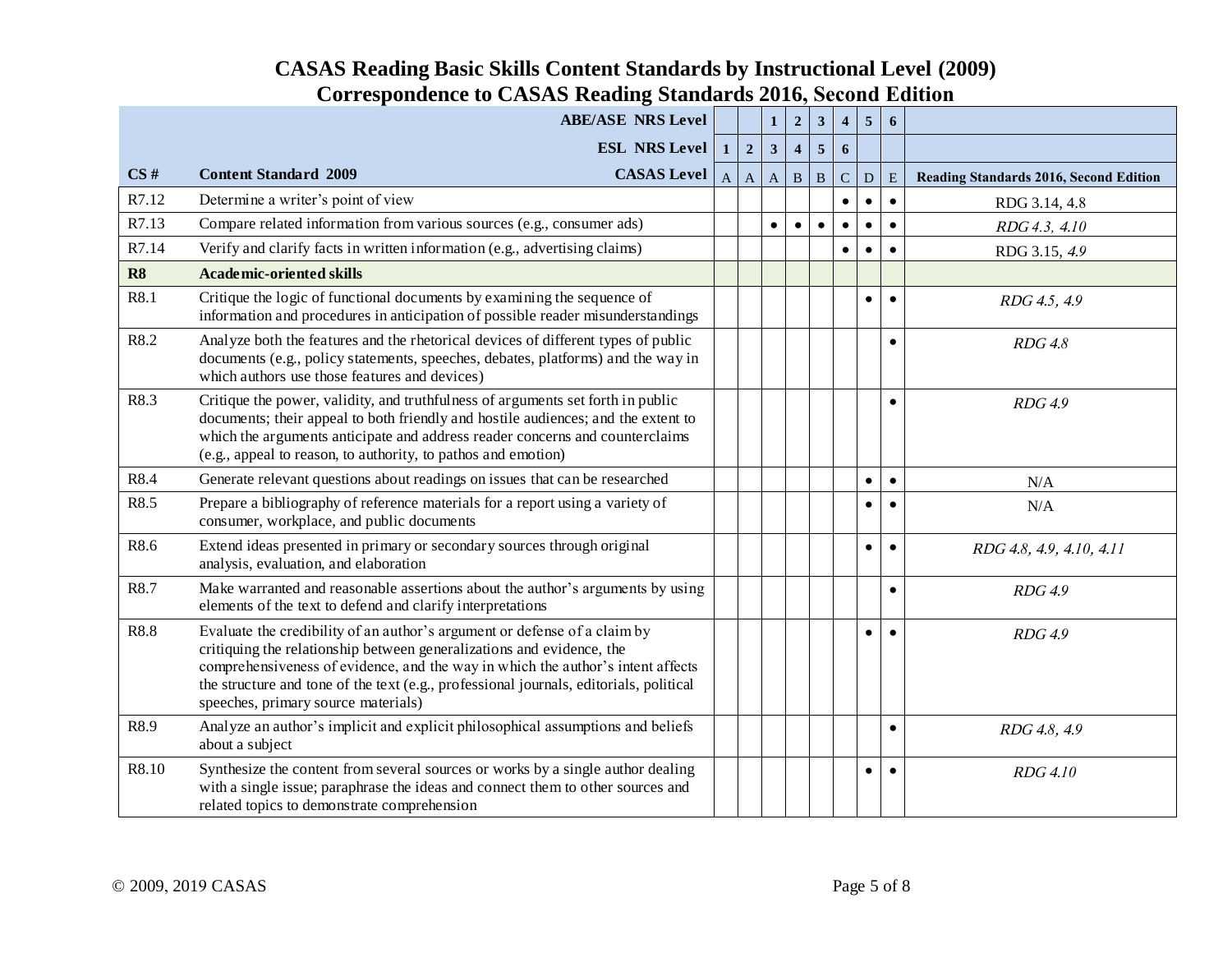|       | <b>ABE/ASE NRS Level</b>                                                                                                                                                                                                 |                |                | $\mathbf{1}$ | $\boldsymbol{2}$        | $\mathbf{3}$ | $\overline{\mathbf{4}}$ | $\overline{5}$ | 6         |                                        |
|-------|--------------------------------------------------------------------------------------------------------------------------------------------------------------------------------------------------------------------------|----------------|----------------|--------------|-------------------------|--------------|-------------------------|----------------|-----------|----------------------------------------|
|       |                                                                                                                                                                                                                          |                |                |              |                         |              |                         |                |           |                                        |
|       | <b>ESL NRS Level</b>                                                                                                                                                                                                     | 1 <sup>1</sup> | $\overline{2}$ | $\mathbf{3}$ | $\overline{\mathbf{4}}$ | 5            | 6                       |                |           |                                        |
| CS#   | <b>CASAS</b> Level<br><b>Content Standard 2009</b>                                                                                                                                                                       | $\mathbf{A}$   | $\mathbf{A}$   | $\mathbf A$  | $\mathbf B$             | $\mathbf{B}$ | $\mathbf C$             | ${\bf D}$      | ${\bf E}$ | Reading Standards 2016, Second Edition |
| R8.11 | Analyze the way in which clarity of meaning is affected by the patterns of<br>organization, hierarchical structures, repetition of the main ideas, syntax, and the<br>word choice in the text                            |                |                |              |                         |              |                         |                | $\bullet$ | RDG 4.1, 4.7                           |
| R9    | <b>Literary</b> analysis                                                                                                                                                                                                 |                |                |              |                         |              |                         |                |           |                                        |
| R9.1  | Identify the story elements such as setting, character, plot, and resolution                                                                                                                                             |                |                |              | $\bullet$               |              |                         |                |           | RDG 5.1                                |
| R9.2  | Draw from personal experiences in responding to a work of literature (i.e., the<br>learner recognizes similarities between the experiences of fictional characters in<br>non-complex events and his/her own experiences) |                |                |              |                         |              |                         |                |           | N/A                                    |
| R9.3  | Identify uncomplicated themes in reading selections                                                                                                                                                                      |                |                |              | $\bullet$               |              |                         |                |           | <b>RDG 5.1</b>                         |
| R9.4  | Differentiate between factual and fictional elements                                                                                                                                                                     |                |                |              | $\bullet$               |              |                         |                |           | RDG 4.9                                |
| R9.5  | Identify story elements including setting, plot, character, conflict, and resolution<br>increasingly more complex fiction                                                                                                |                |                |              | $\bullet$               |              |                         |                |           | <b>RDG 5.1</b>                         |
| R9.6  | Identify the function of introductory and concluding paragraphs in an essay                                                                                                                                              |                |                |              | $\bullet$               |              |                         |                |           | $RDG$ 4.7                              |
| R9.7  | Identify cause-and-effect relationships in literary texts                                                                                                                                                                |                |                |              |                         | $\bullet$    |                         |                |           | RDG4.5                                 |
| R9.8  | Identify the impact of language such as literary devices that are characteristic of<br>an author's work                                                                                                                  |                |                |              |                         |              | $\bullet$               |                |           | <b>RDG 5.5</b>                         |
| R9.9  | Respond to a work of literature by explaining how the motives of the characters<br>or the causes of events compare with those in his/her life                                                                            |                |                |              |                         |              | $\bullet$               |                |           | <b>RDG 5.3</b>                         |
| R9.10 | Identify the major theme in increasingly more complex stories                                                                                                                                                            |                |                |              |                         |              | $\bullet$               |                |           | <b>RDG 5.1</b>                         |
| R9.11 | Use specifics from literary passages to support his/her ideas formed from reading<br>literary text                                                                                                                       |                |                |              |                         |              | $\bullet$               |                |           | N/A                                    |
| R9.12 | Identify historical and cultural perspectives in reading selections (i.e., the impact<br>of beliefs, attitudes, and values on a literary work)                                                                           |                |                |              |                         |              | $\bullet$               |                |           | RDG 4.8, 5.6                           |
| R9.13 | Interpret a work of literature and relate the information to contemporary<br>experiences                                                                                                                                 |                |                |              |                         |              | $\bullet$               |                |           | <b>RDG 5.6</b>                         |
| R9.14 | Identify more complex elements of plot, setting, character development, conflict,<br>and resolution                                                                                                                      |                |                |              |                         |              | $\bullet$               |                |           | <b>RDG 5.1</b>                         |
| R9.15 | Recognize universal themes in literature (e.g., tragic hero, man versus nature,<br>triumph over adversity, coming of age)                                                                                                |                |                |              |                         |              | $\bullet$               |                |           | <b>RDG 5.1</b>                         |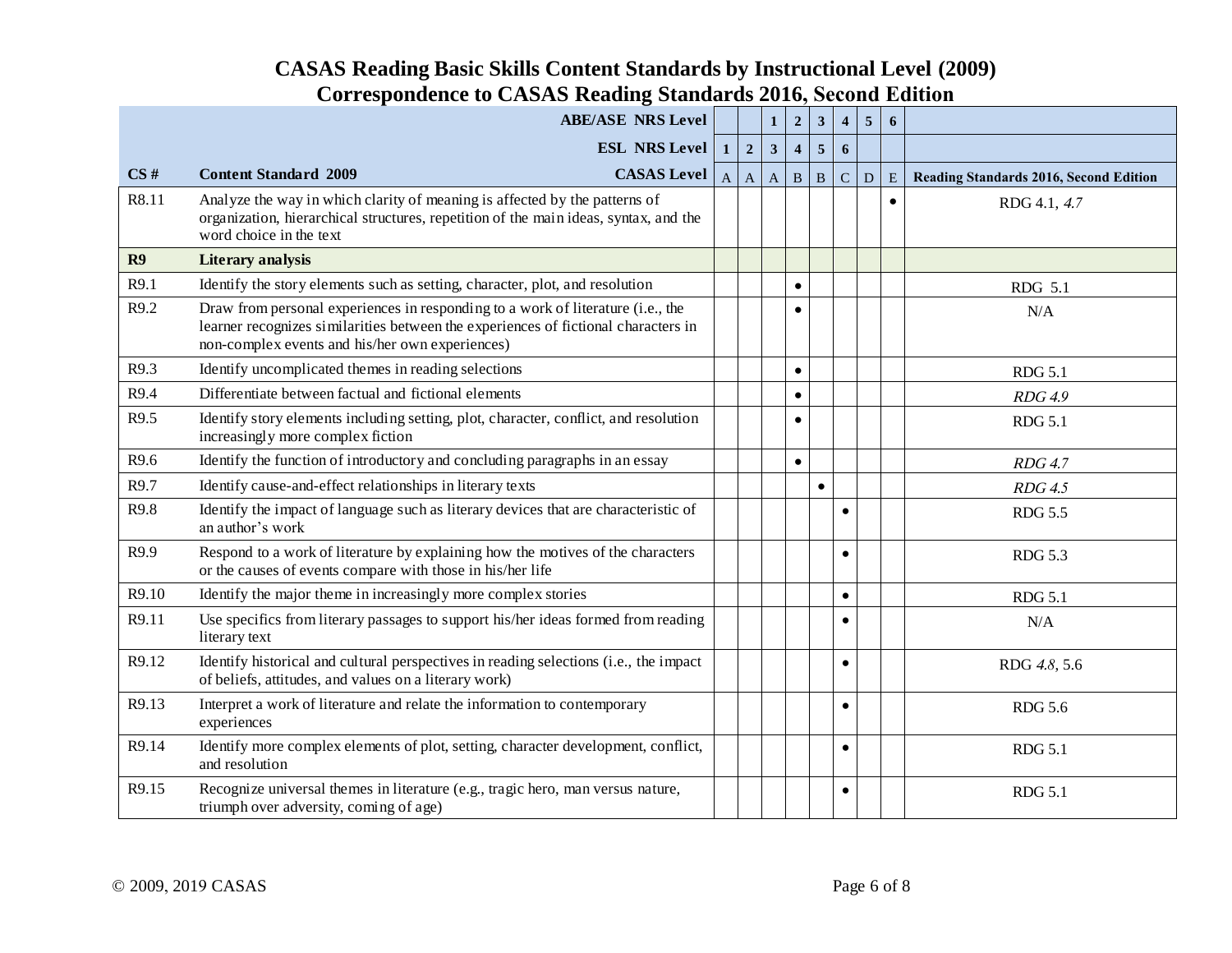|       | <b>ABE/ASE NRS Level</b>                                                                                                                                                                            |              |                         | $\mathbf{1}$ | $\overline{2}$          | $\mathbf{3}$            | $\overline{\mathbf{4}}$ | $\sqrt{5}$     | $\boldsymbol{6}$ |                                               |
|-------|-----------------------------------------------------------------------------------------------------------------------------------------------------------------------------------------------------|--------------|-------------------------|--------------|-------------------------|-------------------------|-------------------------|----------------|------------------|-----------------------------------------------|
|       | <b>ESL NRS Level</b>                                                                                                                                                                                | $\mathbf{1}$ | $\overline{\mathbf{c}}$ | $\mathbf{3}$ | $\overline{\mathbf{4}}$ | $\overline{\mathbf{5}}$ | 6                       |                |                  |                                               |
| CS#   | <b>Content Standard 2009</b><br><b>CASAS</b> Level                                                                                                                                                  |              | $A \mid A$              | $\mathbf{A}$ | $\, {\bf B}$            | $\, {\bf B}$            | $\mathbf C$             | $\overline{D}$ | E                | <b>Reading Standards 2016, Second Edition</b> |
| R9.16 | Articulate the relationship between the expressed purposes and the<br>characteristics of different forms of dramatic literature (e.g., comedy, tragedy,<br>drama, dramatic monologue)               |              |                         |              |                         |                         |                         | $\bullet$      |                  | N/A                                           |
| R9.17 | Compare and contrast the presentation of a similar theme or topic across genres to<br>explain how the selection of genre shapes the theme or topic                                                  |              |                         |              |                         |                         |                         | $\bullet$      |                  | <b>RDG 5.6</b>                                |
| R9.18 | Determine and articulate the relationship between the purposes and<br>characteristics of different forms of poetry (ballad, lyric, couplet, epic, elegy,<br>ode, sonnet)                            |              |                         |              |                         |                         |                         | $\bullet$      |                  | <b>RDG 5.6</b>                                |
| R9.19 | Analyze interactions between main and subordinate characters in a literary text<br>(e.g., internal and external conflicts, motivations) and explain the way those<br>interactions affect the plot   |              |                         |              |                         |                         |                         | $\bullet$      |                  | <b>RDG 5.3</b>                                |
| R9.20 | Determine characters' traits by what the characters convey about themselves in<br>narration, dialogue, dramatic monologue, and soliloquy                                                            |              |                         |              |                         |                         |                         | $\bullet$      |                  | <b>RDG 5.3</b>                                |
| R9.21 | Compare works that express a universal theme and provide evidence to support<br>the ideas expressed in each work                                                                                    |              |                         |              |                         |                         |                         | $\bullet$      |                  | <b>RDG 5.6</b>                                |
| R9.22 | Analyze and trace an author's development of time and sequence, including the<br>use of complex literary devices (e.g., foreshadowing, flashbacks)                                                  |              |                         |              |                         |                         |                         | $\bullet$      |                  | <b>RDG 5.4</b>                                |
| R9.23 | Recognize and understand the significance of various literary devices (figurative<br>language, imagery, allegory, symbolism) and explain their appeal                                               |              |                         |              |                         |                         |                         | $\bullet$      |                  | <b>RDG 5.5</b>                                |
| R9.24 | Interpret and evaluate the impact of ambiguities, subtleties, contradictions,<br>ironies, and incongruities in a text                                                                               |              |                         |              |                         |                         |                         | $\bullet$      |                  | <b>RDG 5.5</b>                                |
| R9.25 | Explain how voice, persona, and the choice of a narrator affect characterization<br>and the tone, plot, and credibility of a text                                                                   |              |                         |              |                         |                         |                         | $\bullet$      |                  | <b>RDG 5.5</b>                                |
| R9.26 | Explain how the tone and plot describe the function of dialogue, scene designs,<br>soliloquies, asides, and character foils in dramatic literature                                                  |              |                         |              |                         |                         |                         | $\bullet$      |                  | <b>RDG 5.5</b>                                |
| R9.27 | Evaluate the aesthetic qualities of style, including the impact of diction and<br>figurative language on tone, mood, and theme, using the terminology of literary<br>criticism (Aesthetic approach) |              |                         |              |                         |                         |                         | $\bullet$      |                  | <b>RDG 5.5</b>                                |
| R9.28 | Analyze the way in which a work of literature is related to the themes and issues<br>of its historical period (Historical approach)                                                                 |              |                         |              |                         |                         |                         | $\bullet$      |                  | <b>RDG 5.6</b>                                |
| R9.29 | Analyze a work of literature, showing how it reflects the heritage, traditions,<br>attitudes, and beliefs of its author (Biographical approach)                                                     |              |                         |              |                         |                         |                         | ٠              |                  | RDG4.8                                        |